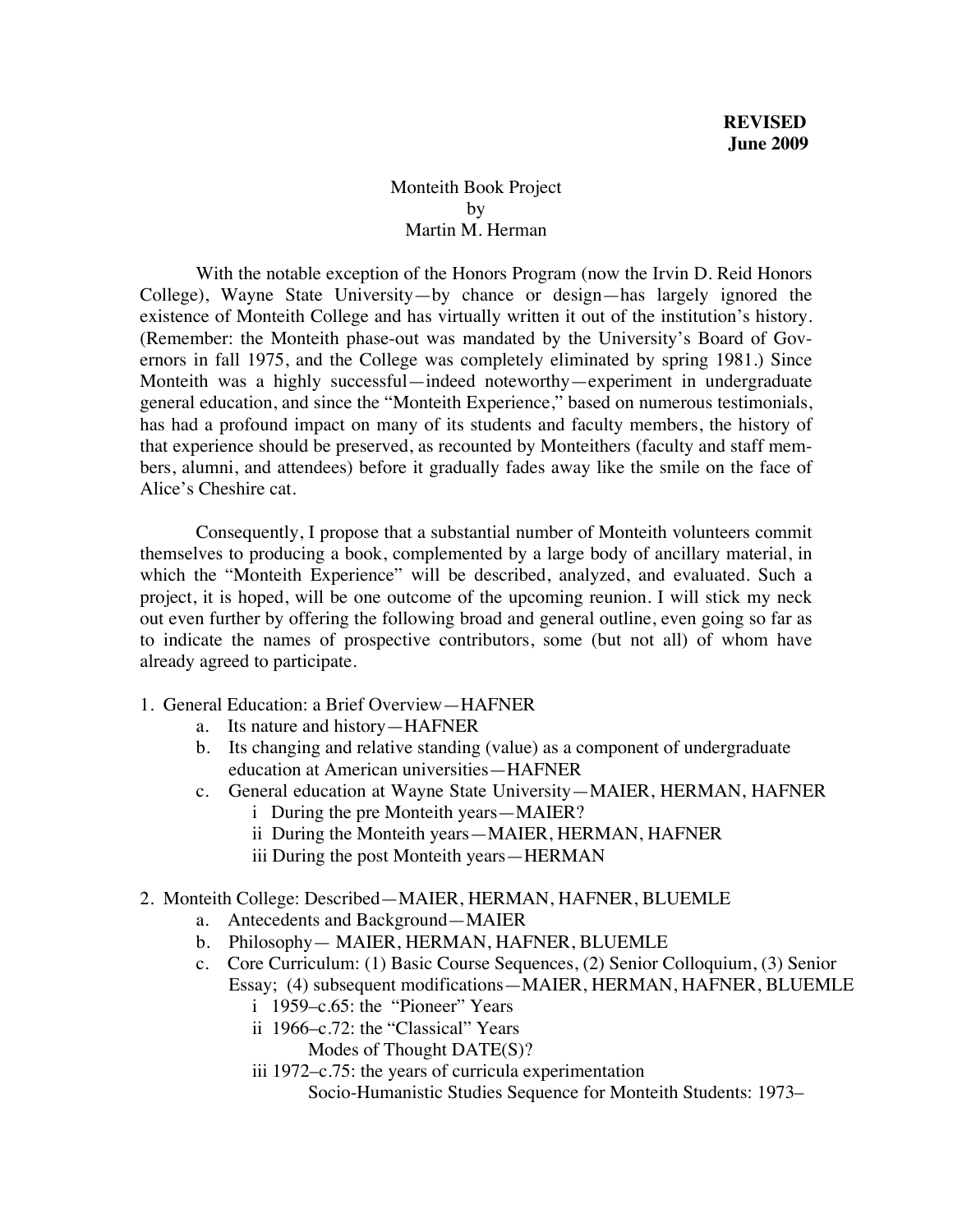- Transfer Student Program: DATE(S)?
- Weekend College Proposal: Stern, Leopold: DATE(S)?
- iv 1975–81: the "Phase-Out" years
- d. Programs
	- i Library Program (Knapp)
	- ii. Monteith/Law School Program: DATE(S)?
	- iii Monteith/Social Work (BSW) Program: DATE(S)?
	- iv Black Studies
	- v. Black, Third World, & Women's Studies
	- vi. Chicano-Boricua Studies
	- vii. Labor Studies (Stack)
	- viii. Socio-Humanistic Studies Sequence for Engineering Students: (DATE(S)?
- e. Elective Courses
	- i. Divisional Elective Courses and Seminars
	- ii. Cooperative Self Education
- f. Quasi-Curricular and Ancillary Activities
	- i. Canfield Project and Other Related Activities
	- ii. Student Publications: 'Monteith Journal," "Brine," "Mystique," etc.
- g. Monteith Student Center—???
- 3. Monteith College: Analyzed, and Evaluated—MAIER, HERMAN, HAFNER + OTHERS TO PROVIDE DESCRIPTIONS AND DIGESTS OF DOCUMENTS AND PUBLICATIONS
	- a. Internal Analyses and Evaluations
		- i "Monteith College: A Report to the President," Ross to Hilberry, December 1963
		- ii "An Experiment in Coordination Between Teaching and Library Staff for Changing Student Use of University Library Resources," Knapp, August 1964
		- iii "Impact of a High-Demand College in a Large University on Working Class Youth" (Program Study), Cassidy et al, August 1968
	- b. External Analyses and Evaluations
		- 1 Publications: books and articles—Riesman, Gusfield, Gamson
		- ii. Publications: books and articles—by others
		- iii Doctoral Dissertations—at least two or three
		- iv "American Undergraduate Education," (title??) Center for the Study of Higher Education, University of California, Berkeley, late 1960s GEOFF RAPPAPORT
	- c. Ethos; The Monteith Experience—an attempt to explain the apparently "lasting" impact of the Monteith ethos
		- i Reflections and Pensées of Monteithers—faculty members as well as Monteith graduates and attendees: Program Study and Beyond—all invited to contribute
			- a) Matters related to Core Curriculum
			- b) Matters related to Programs